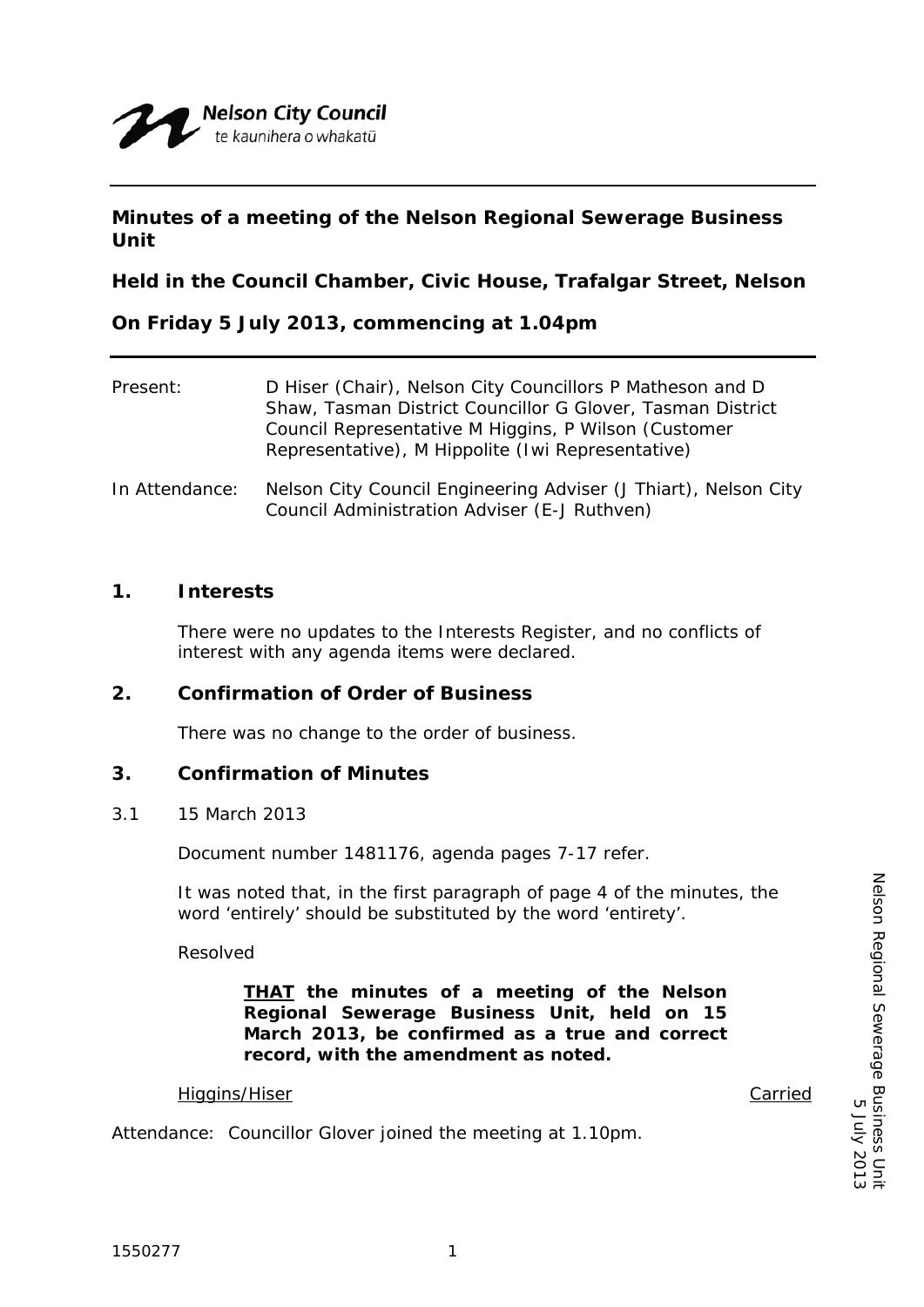5 July 2013

There was a brief discussion regarding the Bell Island Environmental Development Plan suggestion that the Joint Committee consider establishing a wildlife corridor through the area of Bell Island ear-marked for future pond development.

A suggestion was made that a wildlife corridor could be put in place until such time that the land was needed for pond development. The majority view was that this issue had been well canvassed at the previous meeting at which a decision not to establish a wildlife corridor had been taken, and that any potential change to the decision should follow the notice of motion process.

3.2 6 May 2013

Document number 1504320, agenda pages 18-19 refer.

Resolved

# *THAT the minutes of a meeting of the Nelson Regional Sewerage Business Unit, held on 6 May 2013, be confirmed as a true and correct record.*

Higgins/Shaw Carried

# **4. Status Report – 5 July 2013**

Document number 950967 v20, agenda pages 20-22 refer.

Resolved

## *THAT the Status Report (950967 v20) be received.*

Hiser/Shaw Carried

# **5. Checklist**

There was a discussion regarding the proposed Board Workshop in August. Mr Thiart explained that the new contractor would attend the workshop to explain the process of benchmarking, and to discuss the plant's performance and management, and the development of a model to determine the capacity of the plant. He added that the workshop would also facilitate a process of reviewing the Strategic Plan. Ms Hiser asked that the contractor be requested to provide specific suggestions on the specific recommendations for implementing benchmarking within the NRSBU, rather than a broad and theoretical presentation.

There was general agreement that it would be useful for an external facilitator to encourage a critical review of the Strategic Plan, and that customers should also be invited to take part in the workshop.

There was a discussion regarding potential dates for the workshop. It was agreed that the workshop should take place on Tuesday 30 July,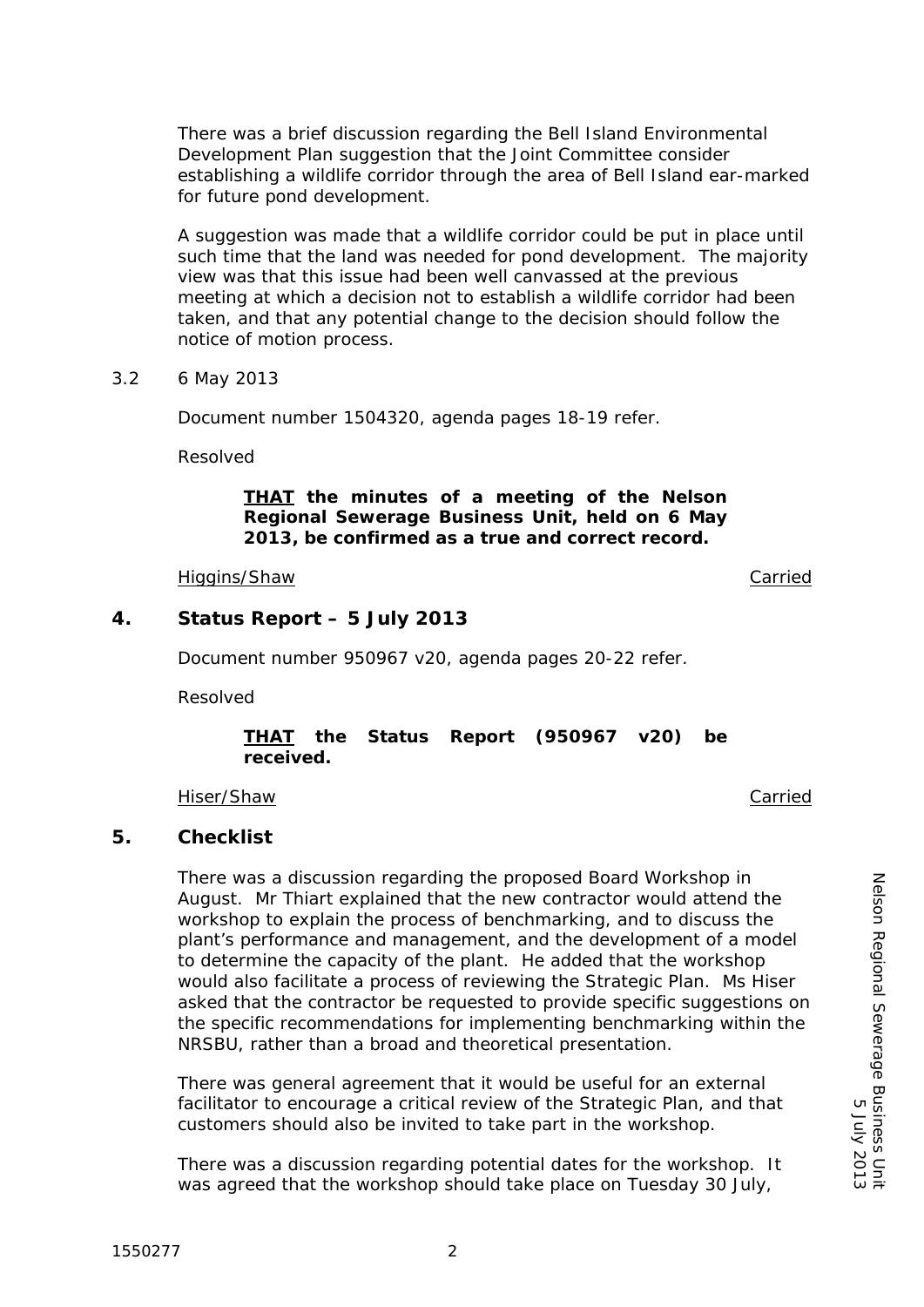starting at 11.00am, and that Friday 9 August should be held as an alternate date.

## **6. Chairperson's Verbal Report**

Ms Hiser explained that she had met with the Chief Executives of both Councils, and had attended the Joint Shareholder Committee meeting on 5 April 2013 to present the Unit's Annual Report and Business Plan. She added that she had presented to each Council the Joint Committee's decision to award the Operations and Maintenance Contract to Nelmac.

# **7. Staff Report – 5 July 2013**

Document number 1409653, agenda pages 23-37 refer.

Mr Thiart spoke to the report.

7.1 Contributor Flow Meters

Mr Thiart said that Alliance was currently installing its new flow meter, and that Nelson Pine Industries was expecting to do likewise by the end of August 2013.

7.2 Awarding of Operation and Maintenance Contract

Mr Thiart noted the new contract with Nelmac would be operative from 1 October 2013.

A suggestion was made that senior representatives from Nelmac be invited to an upcoming meeting to meet Joint Committee members.

7.3 Disposal of Trade Waste Agreement

Mr Thiart explained Alliance's request to decrease its contracted loads. He said that both Councils were considering taking up the additional load to increase capacity to 100%.

7.4 Orphanage Creek Pipeline Reinstatement

Mr Thiart described the damage that occurred to the Orphanage Creek Pipeline during the April 21 rainfall event. He said that repair work was underway, and would cost approximately \$95,000. He added that fish passage was being accounted for during repair work, and that the large number and variety of fish found to be in the stream during the course of repair work had surprised Council officers.

7.5 Audit 30 June 2012 Management Report

Mr Thiart noted that Mike Drummond, Corporate Services Manager Tasman District Council, was continuing to develop a Treasury Policy.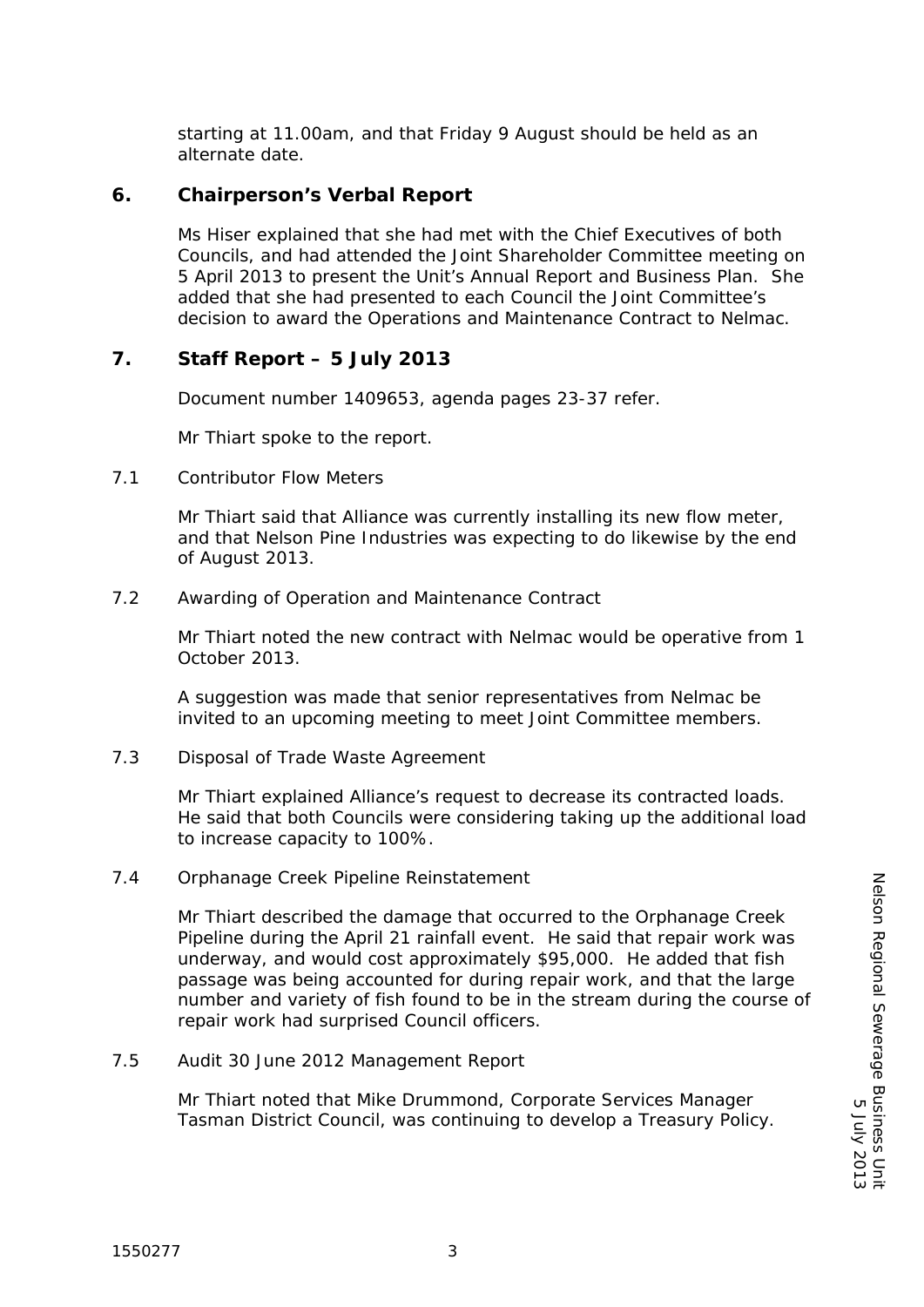### 7.6 Customer Contingency Plan Review

Mr Thiart noted that customers were no longer requested to stop pumping during storm events, because the network now coped with large wet weather flows.

7.7 Health and Safety

Mr Thiart explained that Nelson City Council was responsible for the health and safety aspects of Business Unit projects.

### 7.8 Operations and Maintenance Contract

Mr Thiart described the damage to the Airport pump station. He said a new pump had been ordered at a cost of approximately \$192,000. He explained the remedial works using parts of the old Saxton pump pending the new pump's arrival, and noted that the Saxton pump would be held as a spare for any future pump failure.

In response to a question, Mr Thiart explained that the pump's life expectancy was 20 years, and the failed pump was approximately 21 years old. He added that an investigation was considering whether the pump's maintenance schedule had been adhered to. The Committee discussed likely maintenance requirements going forward, and Mr Thiart noted that the relevant section of the Operations and Maintenance Manuals could be reviewed by the new contractor.

In response to a further question, Mr Thiart explained that Nelson City Council Executive Manager Network Services, Alec Louverdis, had delegated authority to authorise expenditure for the new pump.

### 7.9 Biosolids Contract

Mr Thiart explained that the biosolids capacity was running at approximately 53%, and explained the use of the primary clarifier to receive as much sludge as possible prior to entering the ponds. The Committee discussed the importance of the long-term budgetary implications of removing sludge to Rabbit Island, also noting that this was an environmentally sensitive way of dealing with sludge.

It was noted that Tasman District Council was currently undertaking a Parks and Reserves Review, and the Committee noted the importance of feeding into the Rabbit Island Management Plan that was likely to arise from this review.

In response to a question, Mr Thiart explained that there was capacity to divert sludge to other forestry blocks, but that the transport costs to do so were expensive. The Committee expressed a desire to consider at the workshop a cost/benefit analysis of diverting sludge to Rabbit Island, rather than to landfill, and to consider options for the sludge currently in the ponds. The Committee also expressed a desire to consider the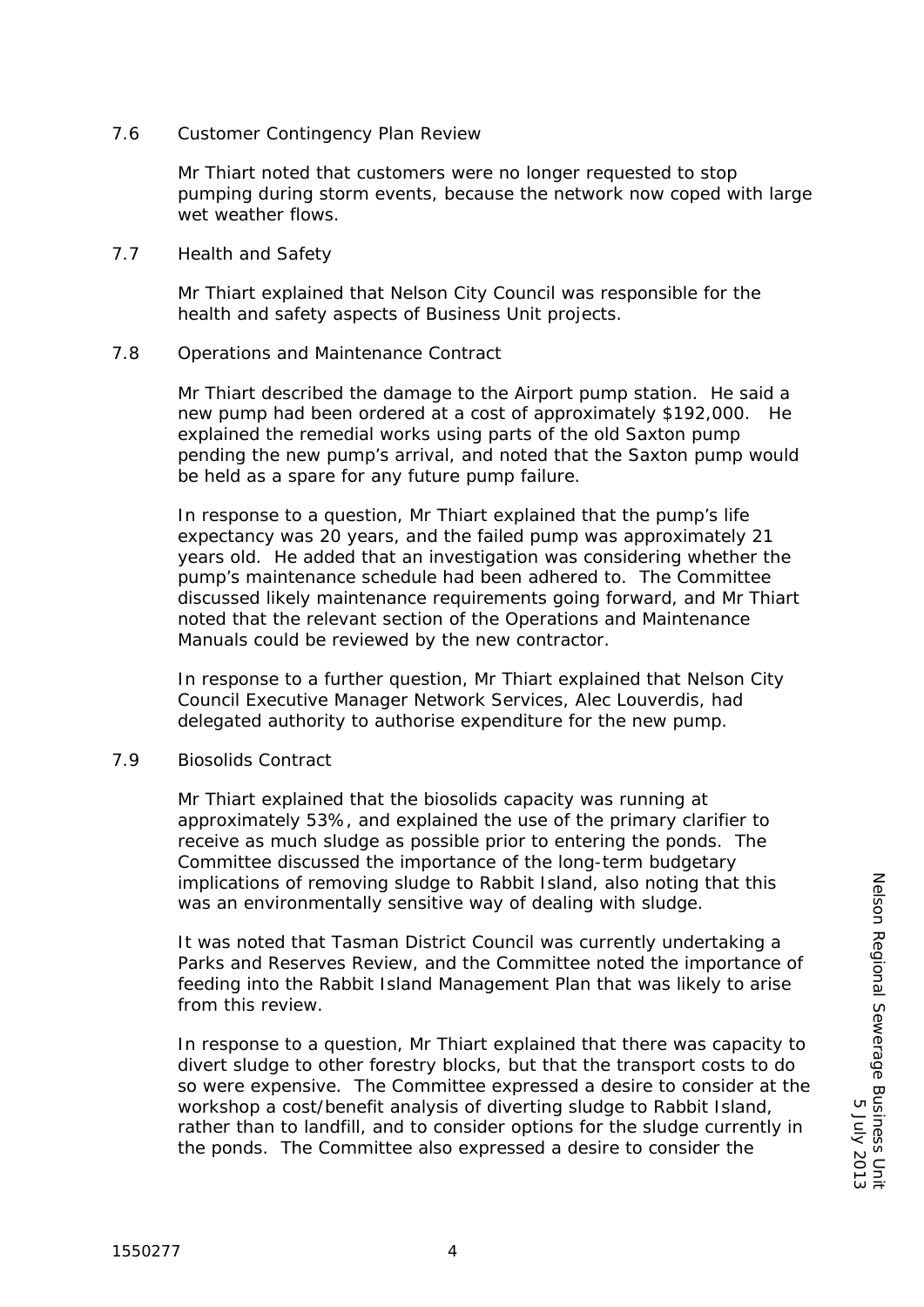The Committee discussed the pump station overflow that occurred during

the April 21 rainfall event. Mr Thiart explained that this had occurred as a result of a power outage, following which only one of two pumps restarted in emergency mode.

possibility of diverting sludge to other nearby forestry blocks in the

There was also a discussion regarding BOD levels, and Mr Thiart explained the preferred use of CBOD measures to give accurate readings. However, he noted that current CBOD readings were still tracking at a higher level than total BOD readings from 2009; and suggested that the Committee would need to be mindful of pond capacity in the coming years.

7.11 Performance

future. 7.10 Level of Service

> Mr Thiart explained that, with the new pipe and pump station upgrades completed, the plant was now using less energy.

7.12 General

In response to a question, Mr Thiart explained that fencing around the waahi tapu sites on Bell Island had been examined and found to be in good condition.

Resolved

### *THAT the Staff Report – 5 July (1409653) be received.*

Hiser/Glover **Carried Carried Carried Carried Carried Carried Carried Carried** 

### **8. Treatment Plant: A-Train**

Document number 1540942, agenda page 38 refers.

Mr Thiart explained that removal of the A-Train roof had uncovered damage in the form of rust and distortion, caused by a storm some years ago.

It was noted that the figure in the recommendation should be \$804,000.

Resolved

*THAT the Executive Manager Network Services be authorised to approve a variation to the sludge tank upgrade and renewal work to a value not exceeding \$80,000 bringing the total cost of the work to \$804,000.* 

Higgins/Shaw Carried

Nelson Regional Sewerage Business Unit

Nelson Regional Sewerage Business Unit<br>Nelson Regional Sewerage Business Uni

5 July 2013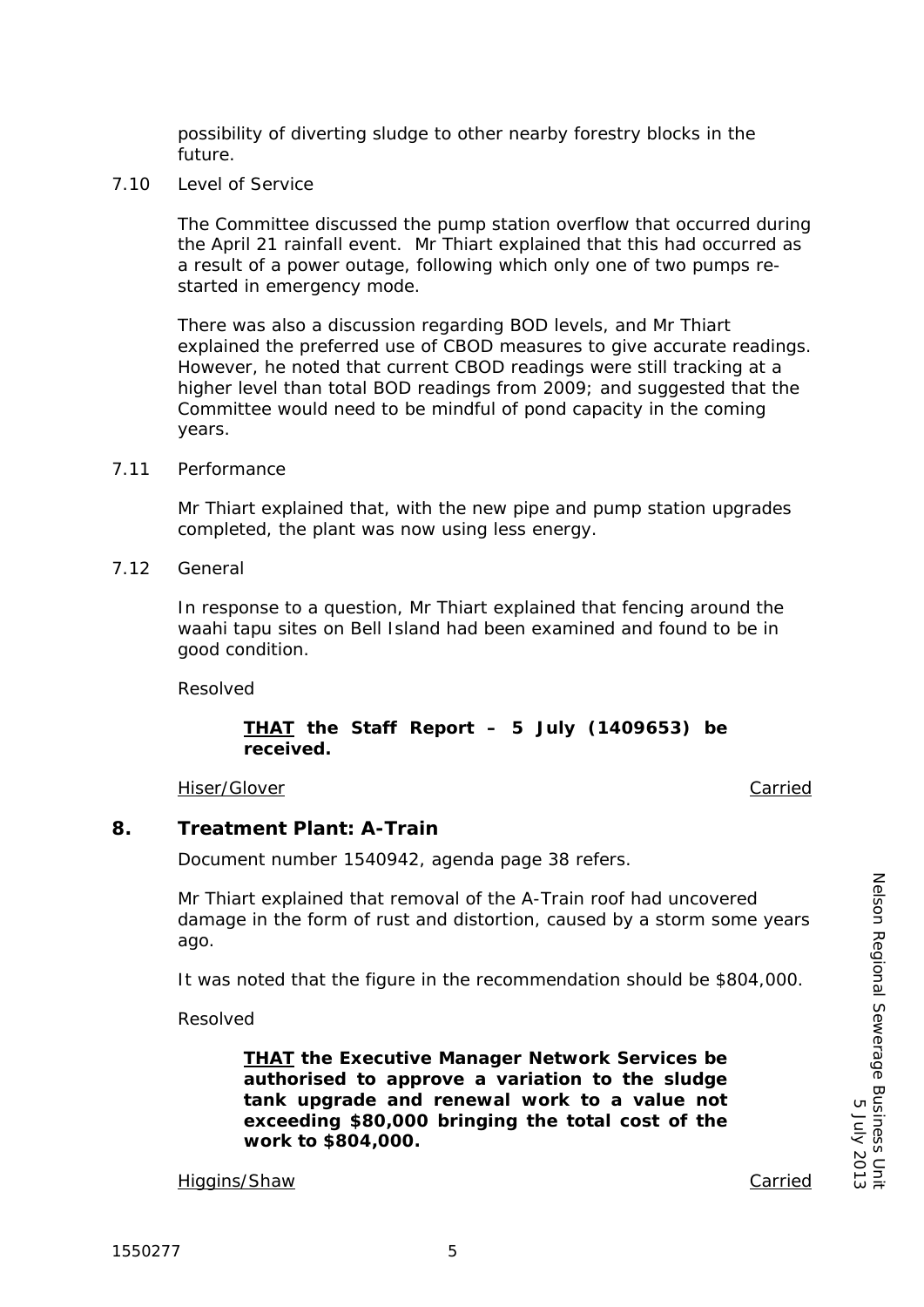Attendance: The meeting adjourned for afternoon tea from 2.43pm to 2.58pm

# **9. Nelson Regional Sewerage Business Unit: Customer Survey.2012/13**

Document number 1540469, agenda pages 39-42 refer.

The Joint Committee noted the Customer Survey results. Mr Thiart suggested that he arrange to meet customers in between the quarterly Joint Committee meetings, in order to better understand the customers' needs, and there was general agreement with this initiative.

There was a brief discussion regarding consideration of the risks of any customers leaving the scheme.

Resolved

*THAT the Nelson Regional Sewerage Business Unit: Customer Survey 2012/13 (1540469) be received, noting officer suggestions for improvement.* 

### Shaw/Glover **Carried** Carried Carried Carried Carried Carried Carried Carried Carried Carried Carried Carried Carried Carried Carried Carried Carried Carried Carried Carried Carried Carried Carried Carried Carried Carried

## **10. Construction Index**

Document number 1540460, agenda pages 43-46 refer.

Mr Thiart explained that the Construction Index was based on figures provided by Statistics New Zealand. He said that the index would be used to adjust the valuation for the coming year.

Surprise was expressed at the level of decrease in the Pipeline Index, however it was confirmed that the March Index was required to be used and, short of a corrective publication by Statistics New Zealand, the figures identified should be used.

### Resolved

|                              |  |  | <b>THAT</b> the Nelson Regional Sewerage Business |  |  |  |
|------------------------------|--|--|---------------------------------------------------|--|--|--|
|                              |  |  | Unit Construction Index for the 2012/13           |  |  |  |
| valuation be set as follows: |  |  |                                                   |  |  |  |

- *Pipeline: -6.26%*
- *Electrical: 2.25%*
- *Mechanical: -1.66%*
- *Civil: 1.19%*
- *Structural: -2.85%;*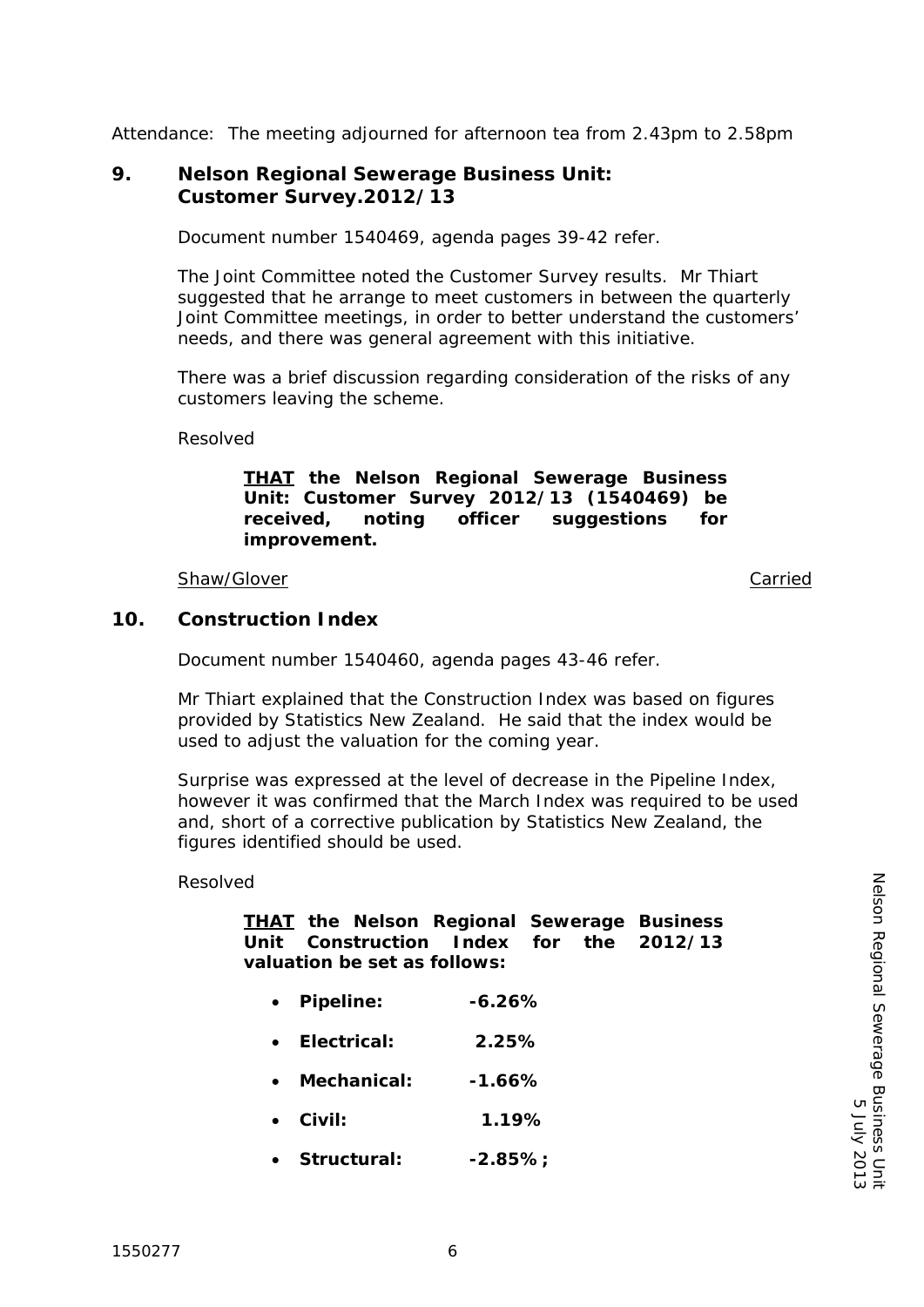Higgins/Matheson Carried

# **11. Finance report**

Document number 1419497 v11, agenda pages 47-48 refer.

Resolved

### *THAT the Nelson Regional Sewerage Business Unit: Financial report (1419497 v11) be received.*

Glover/Shaw Carried

Resolved

**12. Exclusion of the Public** 

*THAT the public be excluded from the following parts of the proceedings of this meeting.* 

*The general subject of each matter to be considered while the public is excluded, the reason for passing this resolution in relation to each matter and the specific grounds under section 48(1) of the Local Government Official Information and Meetings Act 1987 for the passing of this resolution are as follows:* 

| Item | General subject of<br>each matter to be<br>considered                                                                                                                                                                                                                                                                    | <b>Reason for passing</b><br>this resolution in<br>relation to each<br>matter                                                                                                  | <b>Particular interests</b><br>protected (where<br>applicable) |
|------|--------------------------------------------------------------------------------------------------------------------------------------------------------------------------------------------------------------------------------------------------------------------------------------------------------------------------|--------------------------------------------------------------------------------------------------------------------------------------------------------------------------------|----------------------------------------------------------------|
|      | <b>Nelson Regional</b><br>Sewerage<br><b>Business Unit -</b><br><b>Public Excluded</b><br>Minutes $-15$<br><b>March 2013</b><br>These minutes<br>confirmed the public<br>excluded minutes of<br>the Nelson Regional<br>Sewerage Business<br>Unit meeting of 14<br>December 2012, and<br>otherwise contain<br>information | Section $48(1)(a)$<br>The public conduct of<br>this matter would be<br>likely to result in<br>disclosure of<br>information for which<br>good reason exists<br>under section 7. | The withholding of the<br>information is necessary:            |

Nelson Regional Sewerage Business Unit<br>Melson Regional Sewerage Business Unit Nelson Regional Sewerage Business Unit 5 July 2013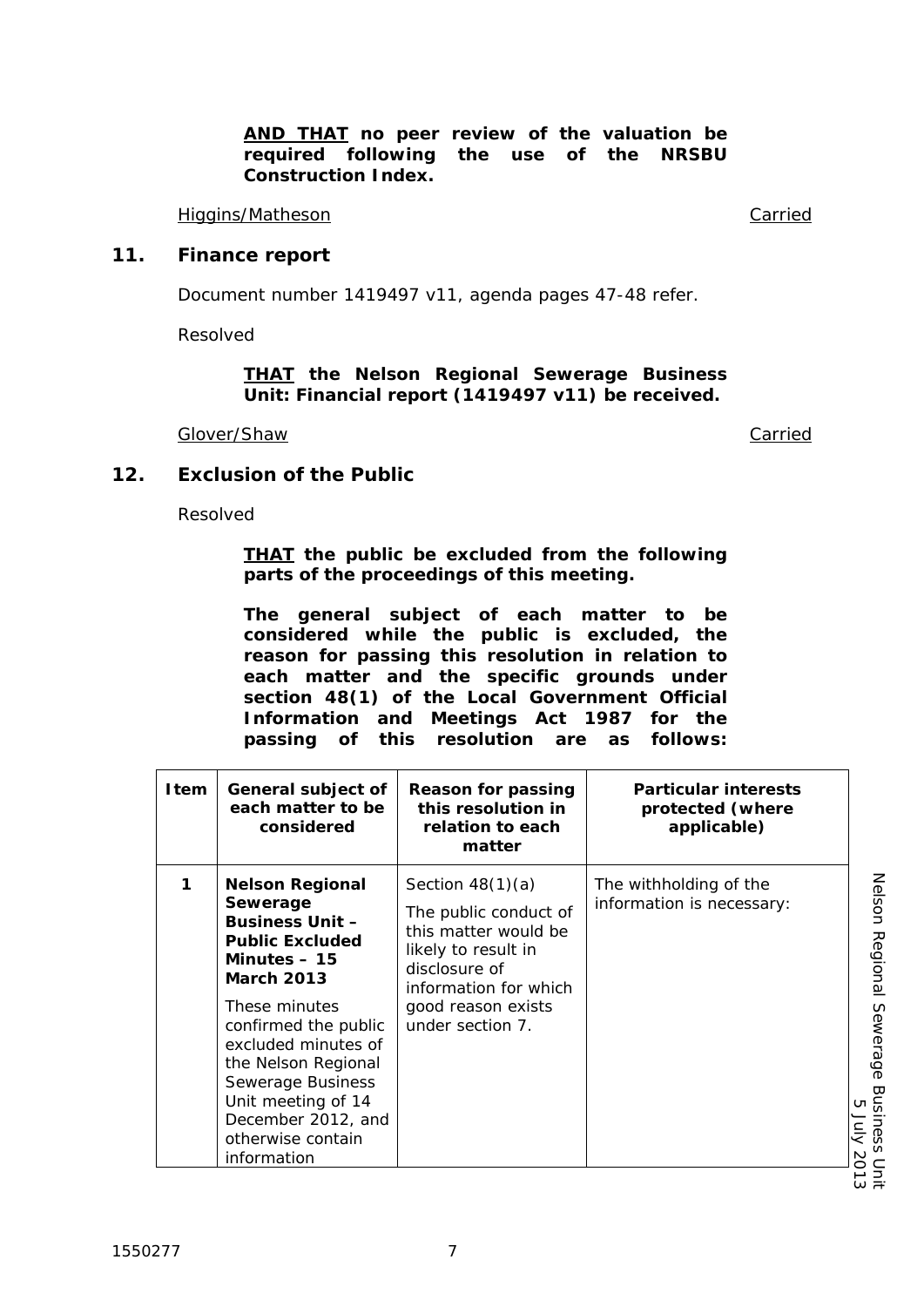| Section $7(2)(b)$<br>Re-testing of the<br>regional pipeline and<br>To protect information that<br>$\bullet$<br>consideration of<br>may disclose a trade secret<br>liquidated damages.<br>or the commercial position<br>of a person<br>$\overline{2}$<br>Section $48(1)(a)$<br><b>Nelson Regional</b><br>The withholding of the<br>Sewerage<br>information is necessary:<br>The public conduct of<br><b>Business Unit -</b><br>this matter would be<br><b>Public Excluded</b><br>likely to result in<br><b>Extraordinary</b><br>disclosure of<br>Minutes - 6 May<br>information for which<br>2013<br>good reason exists<br>under section 7.<br>These minutes<br>contain information<br>regarding:<br>The tender of an<br>Section $7(2)(i)$<br>$\bullet$<br>operation and<br>To carry out negotiations<br>maintenance<br>contract. | . 099. u. |  |
|----------------------------------------------------------------------------------------------------------------------------------------------------------------------------------------------------------------------------------------------------------------------------------------------------------------------------------------------------------------------------------------------------------------------------------------------------------------------------------------------------------------------------------------------------------------------------------------------------------------------------------------------------------------------------------------------------------------------------------------------------------------------------------------------------------------------------------|-----------|--|
|                                                                                                                                                                                                                                                                                                                                                                                                                                                                                                                                                                                                                                                                                                                                                                                                                                  |           |  |
|                                                                                                                                                                                                                                                                                                                                                                                                                                                                                                                                                                                                                                                                                                                                                                                                                                  |           |  |
|                                                                                                                                                                                                                                                                                                                                                                                                                                                                                                                                                                                                                                                                                                                                                                                                                                  |           |  |

## Matheson/Glover Carried Carried Carried Carried Carried Carried Carried Carried Carried Carried Carried Carried Carried Carried Carried Carried Carried Carried Carried Carried Carried Carried Carried Carried Carried Carrie

 $rac{1}{2}$ regarding:

The meeting went into public excluded session at 3.12pm and resumed in public session at 3.15pm.

# **13. Confirmation of Public Excluded Minutes**

In public excluded session, the meeting confirmed the public excluded minutes of the meetings of 15 March 2013 and 6 May 2013.

### Resolved

*THAT the minutes of the part of a meeting of the Nelson Regional Sewerage Business Unit, held with the public excluded on 15 March 2013, be confirmed as a true and correct record.* 

Glover/Hiser Carried

Nelson Regional Sewerage Business Unit

Nelson Regional Sewerage Business Uni

5 July 2013

5102 Ann 9

Resolved

*THAT the minutes of the part of a meeting of the Nelson Regional Sewerage Business Unit, held with the public excluded on 6 May 2013, be confirmed as a true and correct record.*